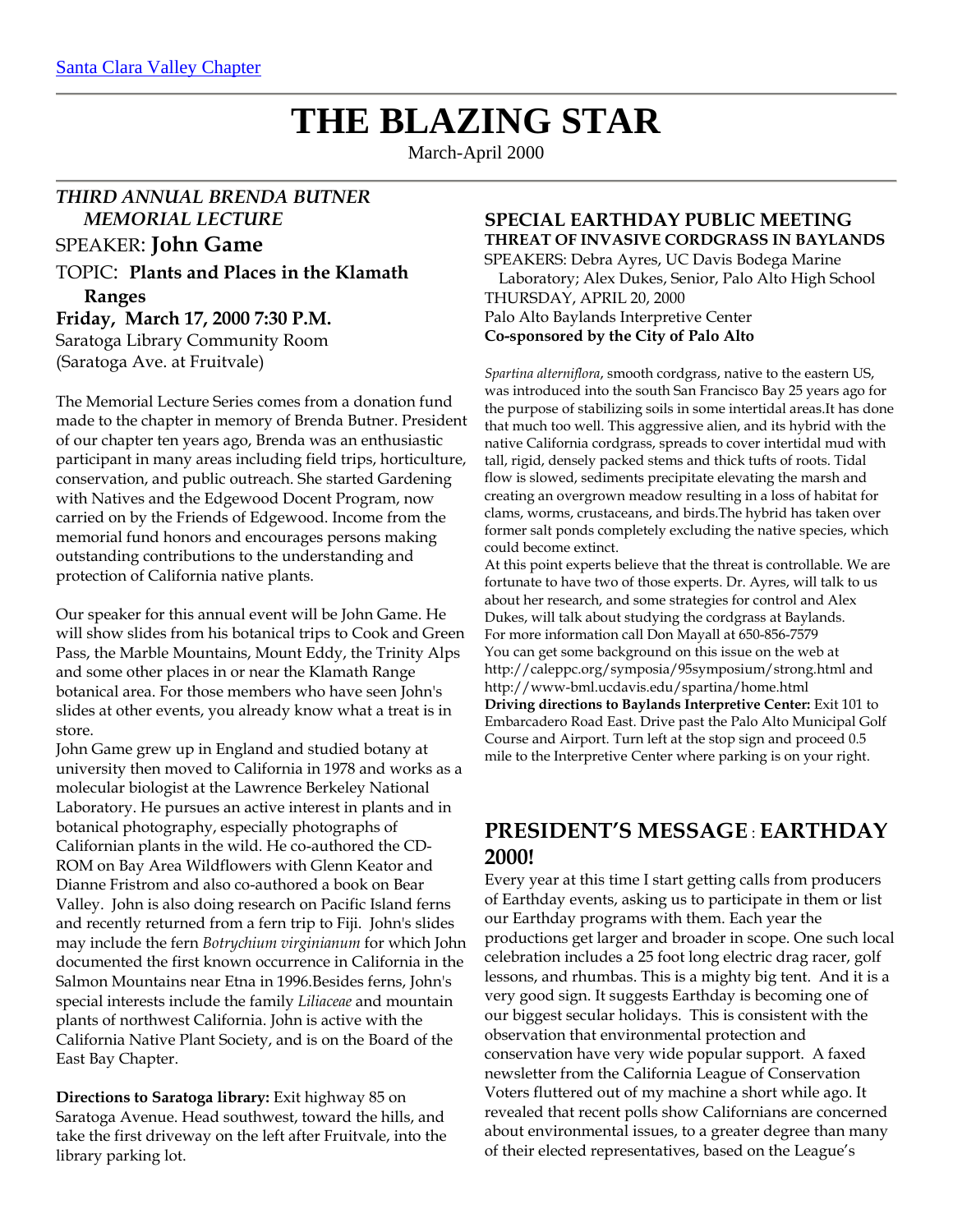voting score card. So, the first thing you can do for the environment this month is vote, and vote wisely on March 7.A sure bet is a **yes on propositions 12 and 13**.There is an article about them elsewhere in this newsletter. If you want to check your legislator's scorecard, look at **www.ecovote.org**the League's website.

I used to tell my callers that everyday was Earthday for us in the California Native Plant Society, that conservation and education are ongoing processes. But Earthday is a great chance for us to get our message out andget people involved, at the same point the earth is reminding us of rebirth with its flowery spectacles. So, our annual Earthday event is the **Wildflower Show and Native Plant Sale**, on April 29 and 30, again at Foothill College.And we are having a special Earthday Public Meeting on April 20th at Palo Alto Baylands, **Threat of Invasive Cordgrass at Baylands.** (see write-ups on these events) On Earthday itself, Saturday, April 22, I will be leading a trip to a very special place of Spring wildflowers and rare species, the serpentine grasslands of **Coyote Ridge (**see Field Trips).If you don't know about this place go to the chapter website and click on **Coyote Ridge, Treasure of the Santa Clara Valley.**

I look forward to seeing you at these events--Don Mayall

# **Wildflower Show & Native Plant Sale**

Our annual Wildflower Show and Native Plant Sale is Saturday April 29 and Sunday April 30, 10-4pm, at Foothill College (as usual). This show is our big outreach event to the public, so it's all hands on deck, and we also have a very good time! So come on down!

Setup is Friday April 28, from 3pm, continuing to 10pm; supper provided for workers. Call or email me to sign up (650-856-2636; seleve@netcom.com). For setup, you can just show up. We can also use a few people to help collectors on Thurs & Fri April 27 & 28. If you can put in 2 hours or more during the show itself, we need help here:

b **greeter table**: call Ruth 650-948-2519

- b **keying**: if you enjoy keying unknown plants, come Fri or Sat with your Jepson; call Carolyn
- b **book sales**: Sonja 650-494-0104
- b **plant sales and setup**: Jean Struthers 650-941-2586
- b **takedown** Sun April 30, 4 to 5pm: plants, Jean; wildflower show, Carolyn

# **CHAPTER ACTIVITIES**

# **GARDENING WITH NATIVES**

Gardening with natives will meet on the first Thursday of the month, March 2nd, 7:30 pm, at the De Anza College Environmental Studies Area in Cupertino. This meeting will be an open discussion. Bring interesting books, plants, experiences, descriptions of places visited, etc. to share with the group. Plants to share are welcome.

There will be a workday at the CNPS Nursery at Hidden Villa on Sunday, March 19th, starting at 10 am. There are lots of things to pot up and various chores to do in preparation for the April sale at the CNPS Wildflower Show. Bring a sack lunch and come help out!

Thursday, April 6th, at 5:00 pm, the group will have a work evening at Native Hill at Foothill College. This will be followed by a general meeting (at approximately 7:30).Other future workdays at Native Hill are scheduled for the following Saturdays: March 18, and April 15. Everyone is welcome to these events. For further information or to subscribe to the group's e-mail or postal mailing list, contact Stephanie Mangels at stephmangels@hotmail.com or 408-629-8004.

# **BROOM REMOVAL IN FOOTHILLS PARK**

We are continuing the project of removing broom from Foothills Park begun over three years ago. Six people came to work in the light rain on February 13. We walked through a beautiful landscape with views of misty hills and ridges and dark groves of oak trees. Small glowing flames of yellow flowers lit up the *Dirca* trees and the pink currant flowers glistened with drops of water. At our destination the Indian warriors were blooming bravely among the broom seedlings. We worked to give them room and make space for more flowers to follow. We all agreed this was rewarding work.

Please join us to remove the many broom seedlings. Great progress has been made to remove the larger plants. Meet at the Orchard Glen picnic area at 9 am. Tell the ranger you have come to remove broom. The scheduled dates are Saturday, March 4; Sunday, March 19; and Sunday, April 16. Some weekday walks are possible also. Questions? call Ellie Gioumousis 650-494-6276.

# **EXOTIC EFFORTS – EDGEWOOD**

Progress is being made to remove invasive weeds. Join Ken Himes on Wednesday evenings, once daylight savings returns. Since last October, we have restricted our work sessions to Friday mornings. Call Ken if you can help out on Friday mornings or Wednesday evenings. (650-591-8560)

#### **Evening schedule for April–early May**

April 5: Sylvan Loop Trail, south wing

Meet at Day Camp parking lot, 5:30pm

April 12: Sylvan Loop Trail, north wing

Meet at Day Camp parking lot, 5:30pm April 19: Edgewood Trail, Bush mallow location

Meet at Day Camp parking lot, 5:30pm April 26: Edgewood Trail, Bush mallow location again Meet at Day Camp parking lot, 5:30pm

May 3: West Kiosk and vicinity, junction of Edgewood and Serpentine Loop Trail

May 10: No session

Bring work gloves, other tools will be provided. We may plan some special Saturday sessions in May; details in the next *Blazing Star*.

# **CAPE IVY REMOVAL AT LOS GATOS CREEK**

There are at least three patches of Cape Ivy on the Los Gatos Creek Trail. Come out and help us remove the first one, just below Vasona Dam. Wear a long-sleeved shirt and gloves, as there are plenty of blackberries (and an isolated poison oak).We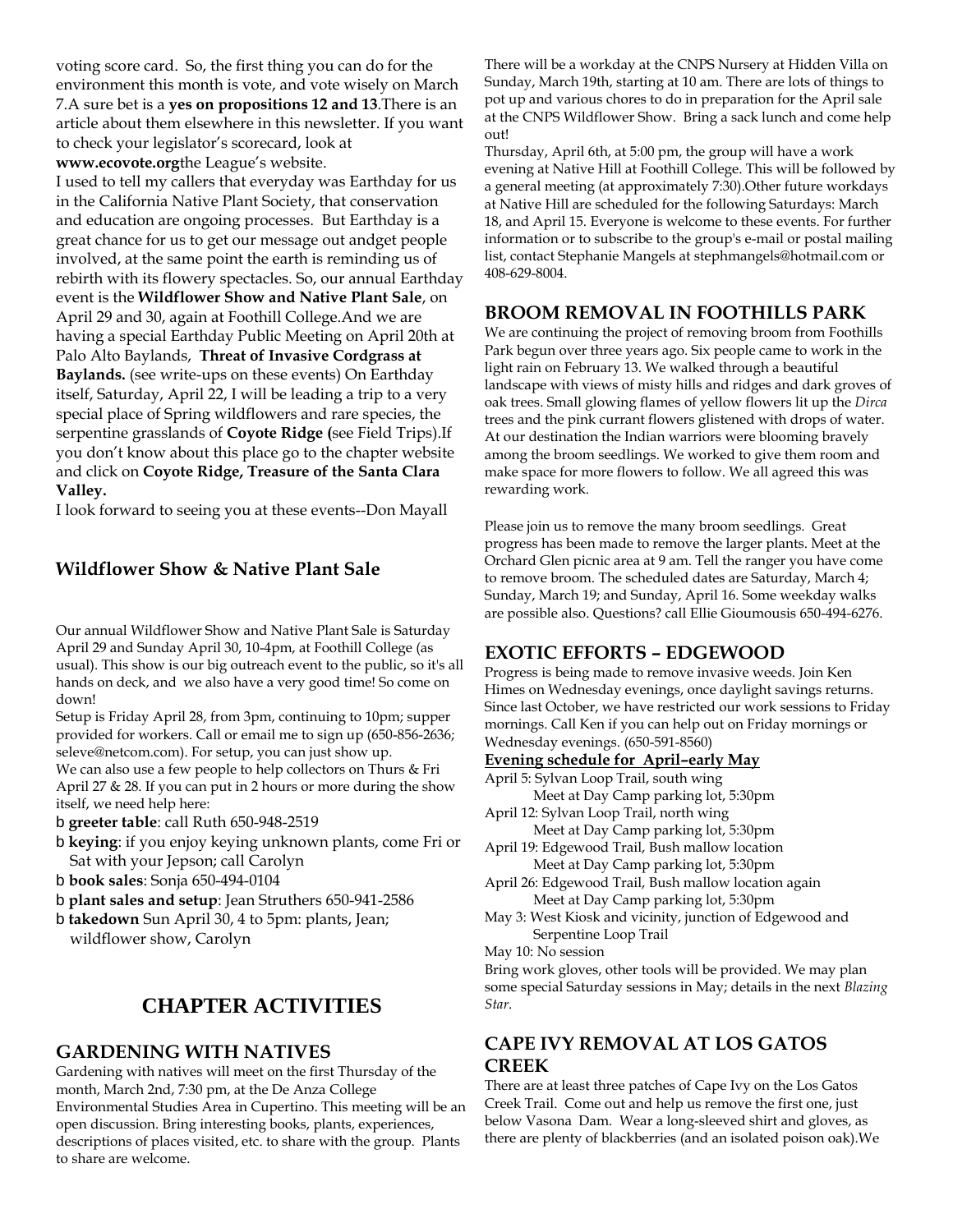must haul all of the weeds ourselves, so if you can safely compost (i.e. kill) Cape Ivy in your garden, it will help greatly. Directions:from Hwy 17 southbound, exit Lark Avenue and continue ahead onto Garden Hill Drive. It curves left, then right and becomes Garden Hill Way.Proceed 0.2 miles south and park in the residential area as you approach a leftward bend. The locked gate on the right is the entrance to Los Gatos Creek Trail. The Cape Ivy patch is about 40 yards below the dam. From Hwy 17 northbound, take the Lark Avenue exit, turn left onto Lark Avenue and cross the freeway, then turn left at the first light onto Garden Hill Drive and follow the above directions.

We will be working Sundays at 1pm:**March 5, March 19**, and **April 16**. For details contact:

David Chapman:408-296-3587, email dchapman@aimnet.com Don Thomas 831-336-3224, email don\_e\_thomas@yahoo.com.

# **ANNOUNCEMENTS**

#### **HIDDEN VILLA POTTING SESSION**, **MARCH 19,**

**10am.** Please join us at our nursery at Hidden Villa to prep plants for the Wildflower Show and Native Plant Sale. Extra hands are needed and newcomers with an interest are invited. Someone will always be around to show you what needs doing and how to do it. And, it's a great way to learn about native plants. Details call Jean Struthers (650-941-2586) or Ray Deutsch (650- 365-6136).

#### **WILDFLOWER PHOTOGRAPHY WORKSHOPS.**

Join Jo-Ann Ordano, a freelance photographer of multi-talent and expertise. Details and registration call Jo-Ann at 415-221-3171 or email joannordano@yahoo.com.

*Redwood Wildflowers*, March 25/26, \$65 *Wildflowers of San Francisco*, April 14/15, \$50 *Wildflower Artistry*, June 3, \$65 *At Water's Edge*, June 19, \$65

# **2000 SAN FRANCISCO PENINSULA – SOUTH BAY RESTORATION WORKSHOP**

Canada College and Edgewood Park

Friday, April 7, 20009:30am to 3:30pm

HOW DO WE MEASURE OUR SUCCESS? How do we set up a program to monitor progress toward our goals? This year's workshop brings together four ways of looking at monitoring: representatives from a government agency, academia, a private consulting firm, and a volunteer group tell us how they chose their methods and standards. Two hands-on afternoon sessions provide a real world experience from setting up plots to counting butterflies.

Presenters include:

- Jodi Isaacs, Resources Coordinator at Midpeninsula Regional Open Space District
- Stuart Weiss, Stanford University Center for Conservation Biology

Thomas Reid, Thomas Reid Associates, Palo Alto Cynthia Gilbert, Lecturer, SFSU, and volunteer, California Native Plant Society

This second annual restoration workshop invites land managers, site stewards, and restorationists in the Santa Cruz Mountain Bioregion to share, network, and collaborate on the challenges of managing our natural resources. The cost is \$10 with room for a maxim of 50 registrants. Please call or email Don Mayall for a registration form, 650-856-7579 or seleve@netcom.com

# **CALIFORNIA LICHEN SOCIETY SPRING SPEAKER SERIES**

All events are held at the University Herbarium, 1001 Valley Life Sciences Bldg., UC Berkeley. There is no charge for the evening. Refreshments will be served. Please contact Judy Robertson, 707- 584-8099 or JKSRR@aol.com if you have questions. Be aware parking on campus is difficult. The meters take \$5 in quarters. BRYOPHYTES by MONA BOURELL

Wednesday, March 15, 2000 7:00PM

We find many lichens growing on moss. Sometimes, we have to ask the question "Is it lichen or is it moss?" Only close examination gives an answer. Find out about this member of the plant family so often encountered in the field. Mona Bourell, a founding member of CALS, is Senior Curatorial Assistant in the Department of Botany, California Academy of Sciences, Golden Gate Park, San Francisco. She will present slides of Bryophytes. After this evening we will be able to put some names on those plants that are not lichens.

#### ALGAE by Dr. RICHARD MOE

Wednesday, April 19, 2000,7:00PM

Phycologist and CALS Managing Editor Dick Moe will take us into the realm of algae. We will learn about algae associated with fungi in lichens as well as free-living algae.

#### **WILDFLOWER FAMILIES OF THE BAY AREA**

Toni Corelli, botanist/environmental consultant and chapter member-at-large, and Judy Mason, naturalist and illustrator are teaching this course through Stanford's Continuing Studies Program (BIO 12 is the listing). Classes run March 30–May 4 on Thursday evenings with two Saturday field trips planned. No experience needed and enrollment is limited to 20. Registration begins Feb. 28 at 8:30am by calling 650-725-4248 or accessing the website http://continuingstudies.stanford.edu.

#### **TREASURES OF COYOTE RIDGE: BIRD COUNT A SUCCESS**

Although Coyote Ridge is best known for special serpentine plants and the Bay Checkerspot Butterfly, we have long felt it had other significant wildlife resources as well. On January 2, 2000, several members of our Chapter met up with birders from the Santa Clara Valley Audubon Society to count the birds on Coyote Ridge for the Calero-Morgan Hill Bird Count.This is a new area for Audubon's Annual Christmas Bird Count.A total of 139 species were found within the Count Circle.

At Coyote Ridge, our group found 48 species of birds, including a Mountain Bluebird which was later voted as the "best bird of the day" at the Countdown Dinner hosted by John Mariani andAudubon. Other birds found on Coyote Ridge were 3 golden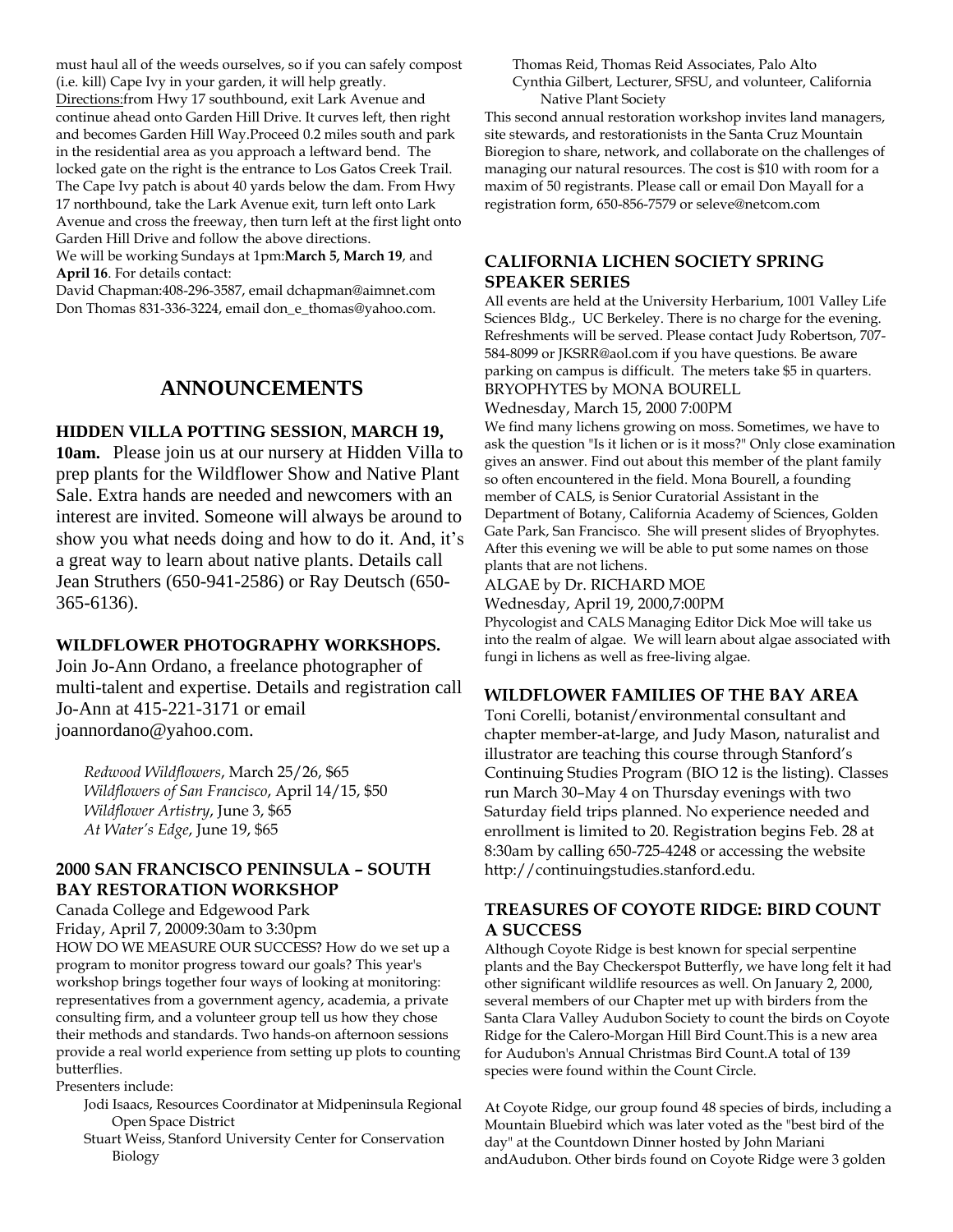eagles, 1 bald eagle, 1 osprey, 1 peregrine falcon, rufous crowned sparrows, rock wrens, bufflehead, and western bluebirds. These birds provide one more reason why the Coyote Ridge area should be preserved from development. Special thanks go to Georgia Stigall and Jean Struthers who brought their 4 wheel drive vehicles to drive us around in comfort on the ridge. Thanks go to John Mariani and Ann Verdi of Audubon who worked to put together this new count circle including the Coyote Ridge area for the Christmas Bird Count. Subsequently, word of this special, and heretofore unknown area spread among the bird experts and a second trip was organized by Mary Simpson, with Georgia Stigall and Bill Prince providing their 4WD.

**Special thanks**also are due to the staff of the Kirby Canyon Landfill and to the Stanford Center for Conservation Biology for providing access to the area.Our chapter is persevering in its plan to inventory and publicize the natural resources of these serpentine areas on the Santa Clara Valley. We need volunteers with expertise in plant identification, vegetation surveying, photography, GIS mapping and other help with planned research. To volunteer call Don Mayall 650-856-7579. ~Mary Simpson

# **EDGEWOOD DOCENTS GEAR UP FOR 2000 SEASON WALKS**

Our walk schedule is almost complete for this season and will be distributed to the public soon. Watch for AAA's VIA Magazine calendar section for our walks listed in their March/April issue. Our Docent-led walks will be every Saturday and Sunday from 10–1pm beginning March 5th and ending June 25th.All March and June walks begin at the Day Camp Entrance and all April and May walks begin at the Edgewood Park and Ride. If your group is interested in a Docent-led walk during the week, please call me for reservations at 650-261-1935.Also, watch for our new "Hospitality Table" in the Day Camp parking area for plant lists, Edgewood maps and the sale of Friends of Edgewood Tee Shirts and Colored Wildflower Brochures, or just stop by to say hello to our friendly volunteers. If you are interested in volunteering for Edgewood Preserve Hospitality Table, please call me for training details. The Preserve is already blooming with shooting stars and Indian

warriors. Check out our website: www.friendsofedgewood.org for more information and updates on what's blooming and what's happening. See you all on the trails!!!

Dianne Hunt, Edgewood Preserve Docent Coordinator

#### **VOTE YES ON PROPOSITIONS 12 AND 13**

Prop 12, the Safe Neighborhood Parks bond, and Prop 13, the Safe Drinking Water bond, are on the March 7, 2000 ballot. These bond acts received strong bipartisan support in the Legislature, recognizing the tremendous need California has for parks, open space, and recreation as well as clean water for its growing population and natural environment. These bonds will not raise taxes, and all funds will be appropriated through the state budget and subject to careful review and annual public audits. Prop 12 is a \$2.1 billion bond act that includes much needed funding for state and local parks and other agencies and nonprofits that protect open space and recreational resources. Prop 13 is a \$1.97 billion bond act that addresses water pollution issues and makes our water cleaner by funding watershed

restoration, improving sewage treatment, and reducing "nonpoint

Supporters of Prop 12 and 13 include:California League of Conservation Voters, Audubon, the League of Women Voters, the Nature Conservancy, and California Chamber ofCommerce. Tell your family and friends about these bond acts and how important it is to vote in March.Consider donating funds to the organizing campaign for Prop 12 and 13 (Californians for Safe Neighborhood Parks and Clean Water, 926 J St., Suite 612, Sacramento, CA 95814; (916) 313-4538). Further information: Audubon-California's website at http://www.audubon-ca.org/

#### **REPORT ON** *DIRCA* **WALK AT RANCHO SAN ANTONIO**

The day of the February 12th western leatherwood, *Dirca occidentalis*, walk at Rancho San Antonio dawned somewhat inauspiciously under a gray sky with only occasional patches of sun. Positive omens, however, were soon spotted, a double rainbow sighted on the drive to the trailhead and a healthylooking coyote seen hunting near the parking lot. Eight intrepid outdoorsmen showed up to search for this popular early spring flower. Mist and mud were minimal as we made our way to the areas where the shrubs are located.Upon arrival, we found that most were in full flower, a pleasant sight and fitting reward for venturing out on what promised to be a dreary day. Along the way, we stopped to look at two trilliums, *Trillium chloropetalum*, several osoberry bushes, *Amelanchiar utahensis*, and both canyon gooseberry, *Ribes menziesii*, and chaparral currant, *R. malvaceum*, in bloom as well as a number of plants only starting to leaf out Next, we hiked up to the PG&E Trail to make a loop around the ridge tops where we spotted a number of plants that had escaped observation on previous trips to the preserve. We found several more *Dirca* along the uphill side of the PG&E Trail heading toward the Vista Point. Coast silk tassel, *Garrya elliptica*, was abundant along both the PG&E and Upper High Meadow trails. Both male and female plants displayed catkins, with some male plants having exceptionally long ones. We saw a few early season buttercups, *Ranunculus californicus*, and Indian paint brush, *Castelleja* sp., along the way and a large crop of Indian warrior, *Pedicularis densiflora*, at the top of the loop. On the way down from High Meadow we saw miner's lettuce, *Claytonia perfoliata*, in flower and buds for both California saxifrage, *Saxifraga californica*, and shooting star, *Dodecatheon hendersonii*. The day also included several interesting bird, lichen, and mushroom sightings. ~ Stella Yang

#### **CALIFORNIA WILDERNESS CONFERENCE**

May 5-7, California State University, Sacramento Website: www.calwild.orgPhone: 530-753-0382

## **WILDFLOWER PHOTOGRAPHY: INTRODUCTION TO FIELD TECHNIQUES**

April 14-16, Bodega Bay Instructor: Bob Case, UC Berkeley, Jepson Herbarium Information: 530-753-0382

# **FIELD TRIPS**

All trips are open to the public but sign-ups are sometimes necessary where we have space or parking limitations. Bring